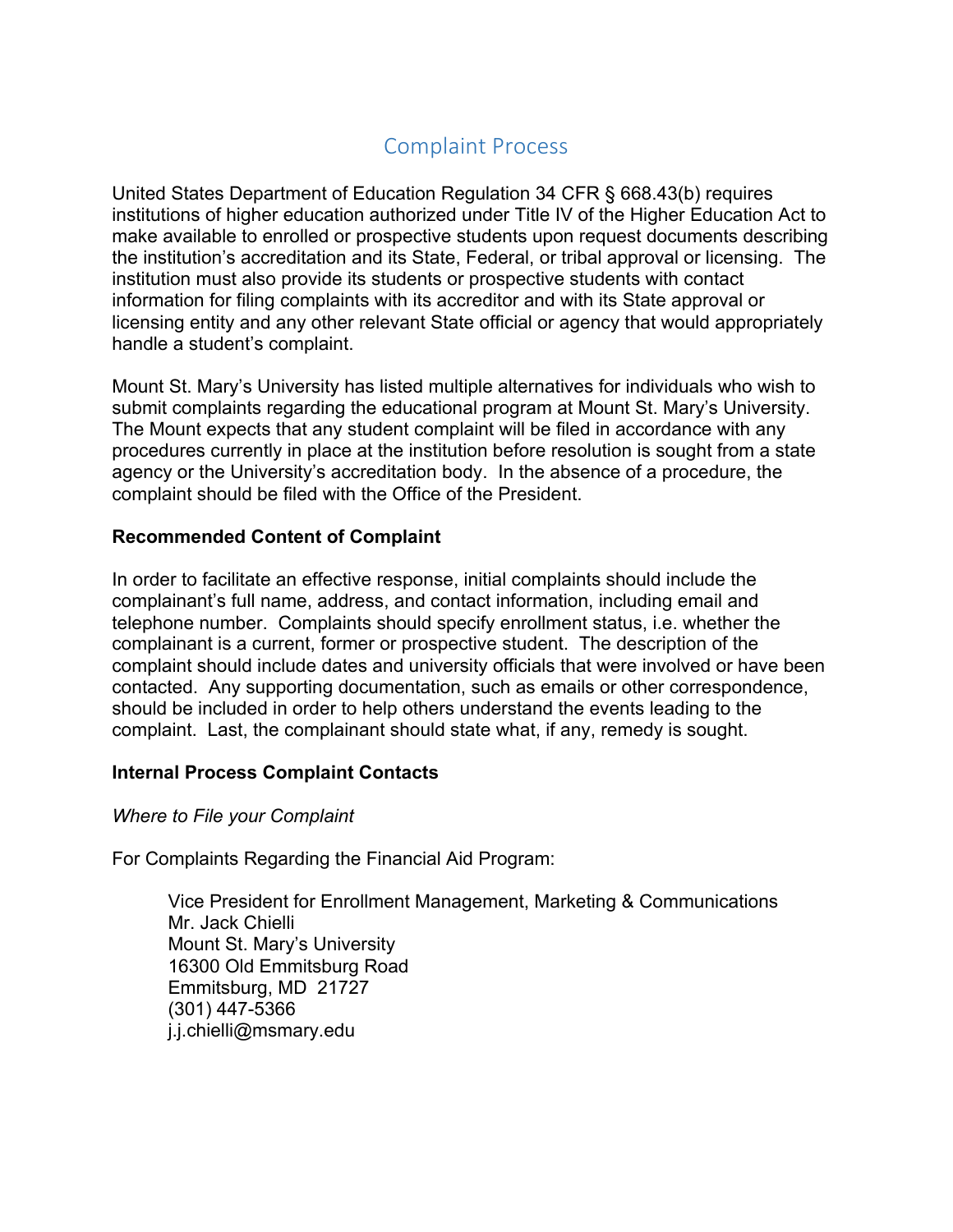For Complaints Regarding Graduate, Adult Undergraduate or Non-Degree Academics

Associate Provost for Graduate, Continuing and Professional Studies Dr. Jennifer Staiger Mount St. Mary's University 5350 Spectrum Drive Frederick, MD 21703 (301) 447-8387 staiger@msmary.edu

For Complaints Regarding Undergraduate Academics

Associate Provost Dr. David McCarthy Mount St. Mary's University 16300 Old Emmitsburg Road Emmitsburg, MD 21727 (301) 447-5333 dmccarth@msmary.edu

For Complaints Regarding Title IX of the Educational Amendments of 1972, which prohibits discrimination, including harassment by educational institutions on the basis of sex should be directed to:

Vice President for University Affairs & Title IX Coordinator Pauline A. Engelstatter Mount St. Mary's University 16300 Old Emmitsburg Road Emmitsburg, MD 21727 (301) 447-5086 engelsta@msmary.edu

For Complaints Concerning Section 504 of the Rehabilitation Act of 1973, which deals with nondiscrimination on the basis of disability, as well as any accommodation requests or complaints under the Americans with Disabilities Act (ADA), and Title II of the Genetic Information Nondiscrimination Act of 2008 (GNA), should be directed to:

Director of Human Resources Kristin M. Hurley Mount St. Mary's University 16300 Old Emmitsburg Road Emmitsburg, MD 21727 (301) 447-5372 k.hurley@msmary.edu